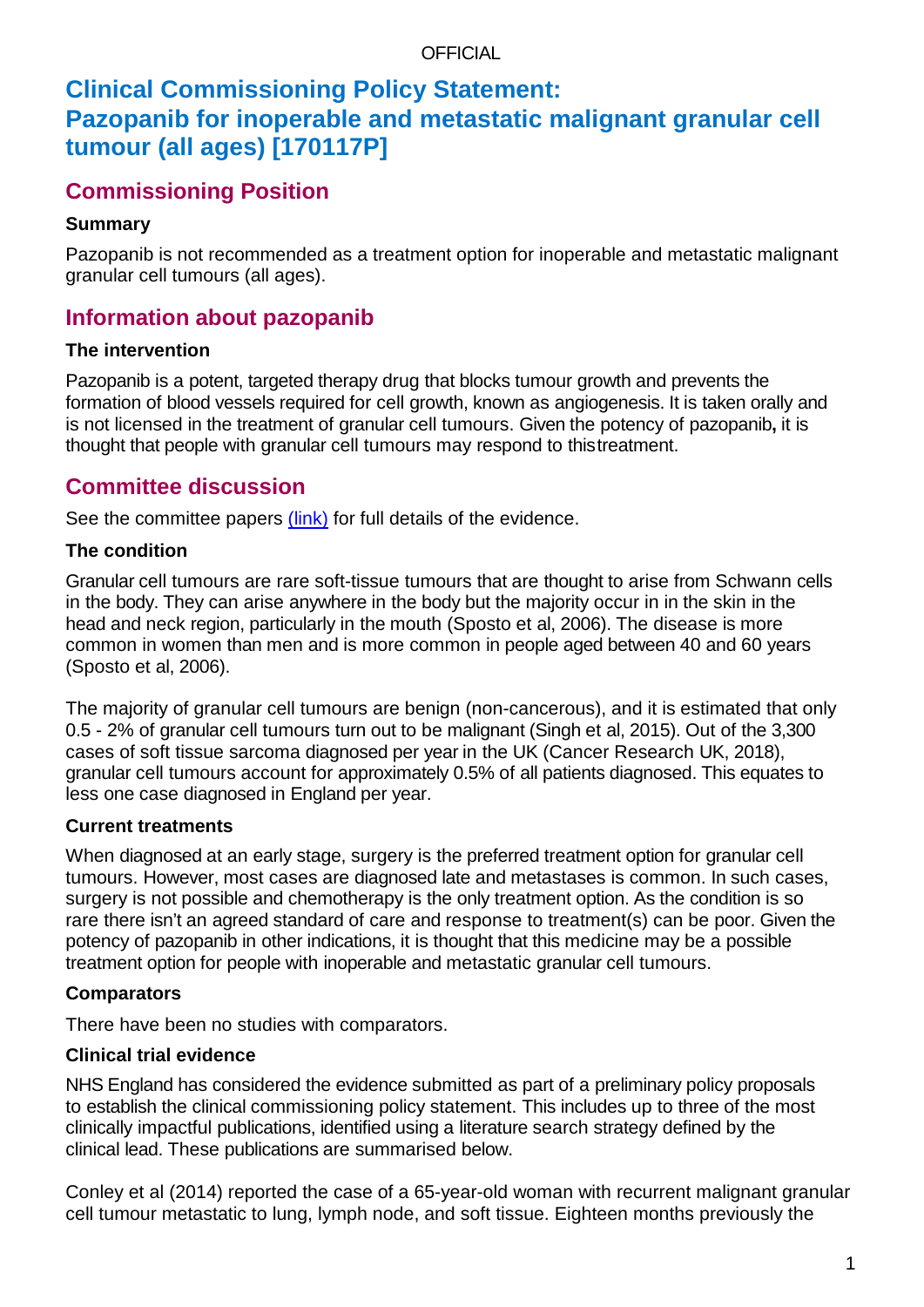#### **OFFICIAL**

patient had had a resection of the tumour from the right periscapular area followed by further surgery one year later for recurrence. Dasatinib was chosen as the initial systemic agent. Although the patient experienced minimal toxicity, she developed objective progression on scans after two cycles. Next, pazopanib was initiated at 800 mg a day on a 28-day cycle. After two cycles, the patient exhibited objective signs of response. As seen in prior studies with pazopanib the patient experienced an increase in systolic and diastolic blood pressures and diarrhoea. No other toxicities required medical treatment. The patient was still receiving pazopanib after 3 cycles. The patient's tumour response to pazopanib was evaluated at 2 month intervals and at four months the tumour continued to decrease in size and contrast enhancement.

Stone McGuire et al (2014) reported the case of a large rapidly recurrent malignant granular cell tumour with regional and distal metastases on the back of a 54-year-old Cuban man. The primary tumour recurred within six months of the original wide local excision and with satellite lesions apparent at twelve months. By fifteen months, right axillary lymphadenopathy, multiple satellite lesions, pulmonary nodules, and distant metastasis in the right thigh were present. At sixteen months, wide local excision of recurrent mass and local satellite masses along with right axillary dissection and placement of Integra with subsequent split-thickness skin graft were performed by surgical oncology and plastic surgery teams. The surgical specimen measured 32.0 × 13.5 × 5.5 cm, containing multiple homogeneous masses with the largest mass 22.0 × 9.0 × 4.6 cm. Following surgery, the patient was started on pazopanib 800 mg/day. The patient was seen six months after surgery with no evidence of local recurrence. The patient remained under surveillance and continued chemotherapy.

Morita et al (2015) reported the case of a 40-year-old female with a malignant granular cell tumour that originally arose in the right orbit and subsequently relapsed. The patient was started on pazopanib monotherapy following treatment with two investigational drugs, a smoothened inhibitor and then a phosphatidylinositol 3-kinase inhibitor, as part of a clinical trial. Although additional radiotherapy for local control was necessary, the lung metastases remained stable during the pazopanib monotherapy, which lasted for 7 months, following which a clinically stable disease state was determined.

There is very limited evidence about the effects of using pazopanib for inoperable and metastatic malignant granular cell tumour. It is not possible to have any level of confidence about either the effectiveness or the toxicity of pazopanib in this group of patients.

#### **Adverse events**

There are no overriding patient safety or other clinical issues that require an immediate clinical commissioning position to be implemented. This is because pazopanib to treat inoperable and metastatic malignant granular cell tumours is considered to be an experimental treatment.

### **Implementation**

**Criteria** Not applicable. **Effective from**  April 2019. **Recommendations for data collection** Not applicable.